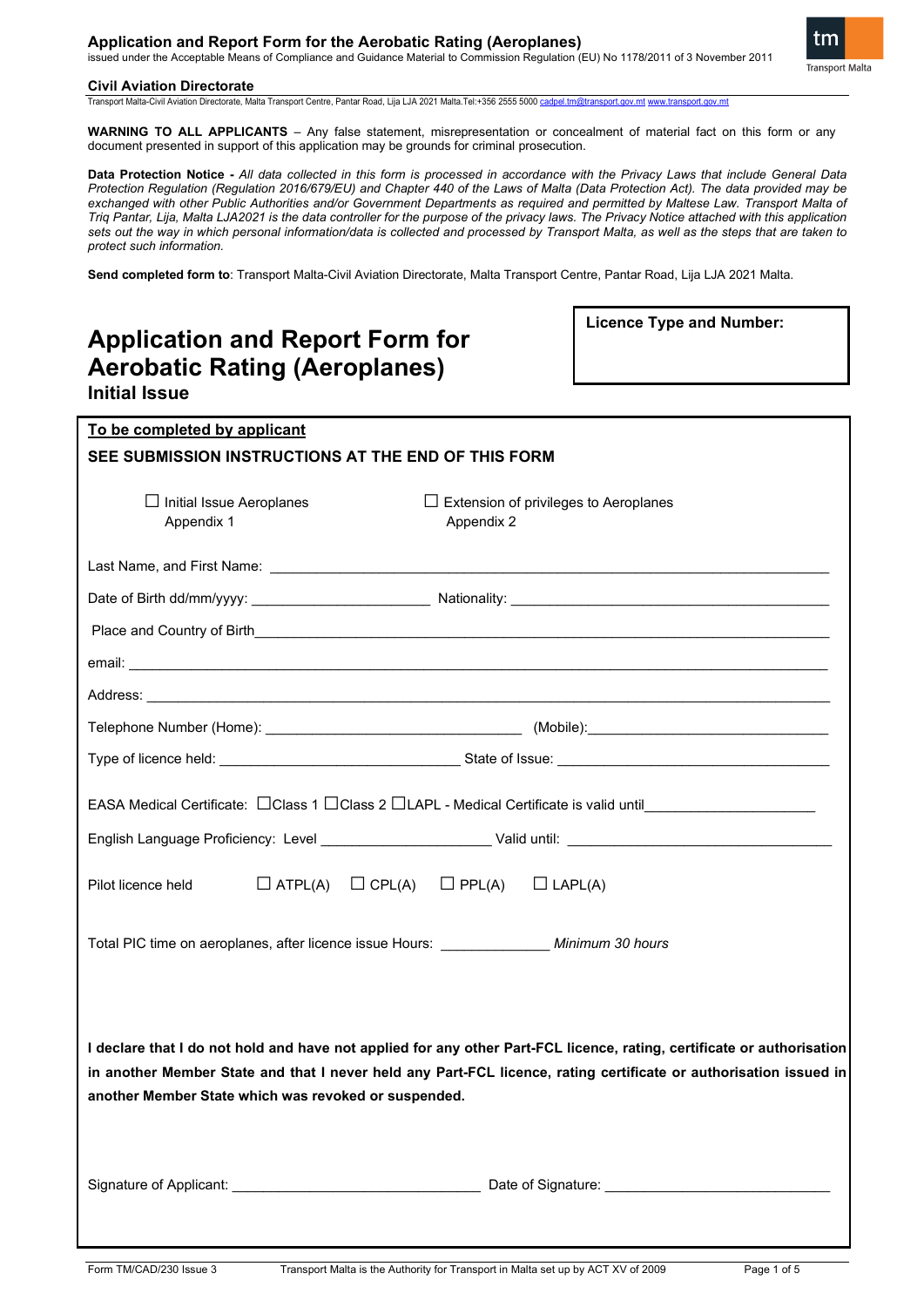# **Application and Report Form for the Aerobatic Rating (Aeroplanes)**<br>issued under the Acceptable Means of Compliance and Guidance Material to Commission Regulation (EU) No 1178/2011 of 3 November 2011

**Civil Aviation Directorate**  Transport Malta-Civil Aviation Directorate, Malta Transport Centre, Pantar Road, Lija LJA 2021 Malta.Tel:+356 2555 500[0 cadpel.tm@transport.gov.mt](mailto:cadpel.tm@transport.gov.mt) [www.transport.gov.mt](http://www.transport.gov.mt/)

# **Application for Aerobatic Rating (Aeroplanes) Initial Issue**

| <b>Appendix 1</b><br><b>Complete if applicable</b>                                                       | Licence No: |  |
|----------------------------------------------------------------------------------------------------------|-------------|--|
| To be Completed by ATO and signed by Head of Training                                                    |             |  |
|                                                                                                          |             |  |
|                                                                                                          |             |  |
|                                                                                                          |             |  |
| Theoretical knowledge instruction for the Aerobatic Rating (A)                                           |             |  |
| Aerobatic instruction on aeroplanes for the Aerobatic Rating                                             |             |  |
| Aerobatic instruction training at ATO Hours: Minimum 5 hours                                             |             |  |
|                                                                                                          |             |  |
|                                                                                                          |             |  |
| __________________________________(Instructor Name), holder of licence number __________________ declare |             |  |
| that the applicant is able to perform a solo flight containing a sequence of aerobatic manoeuvres.       |             |  |
|                                                                                                          |             |  |
|                                                                                                          |             |  |
|                                                                                                          |             |  |
| The ATO confirms that the applicant has completed the training required by the approved syllabus.        |             |  |
|                                                                                                          |             |  |
|                                                                                                          |             |  |
|                                                                                                          |             |  |
|                                                                                                          |             |  |
|                                                                                                          |             |  |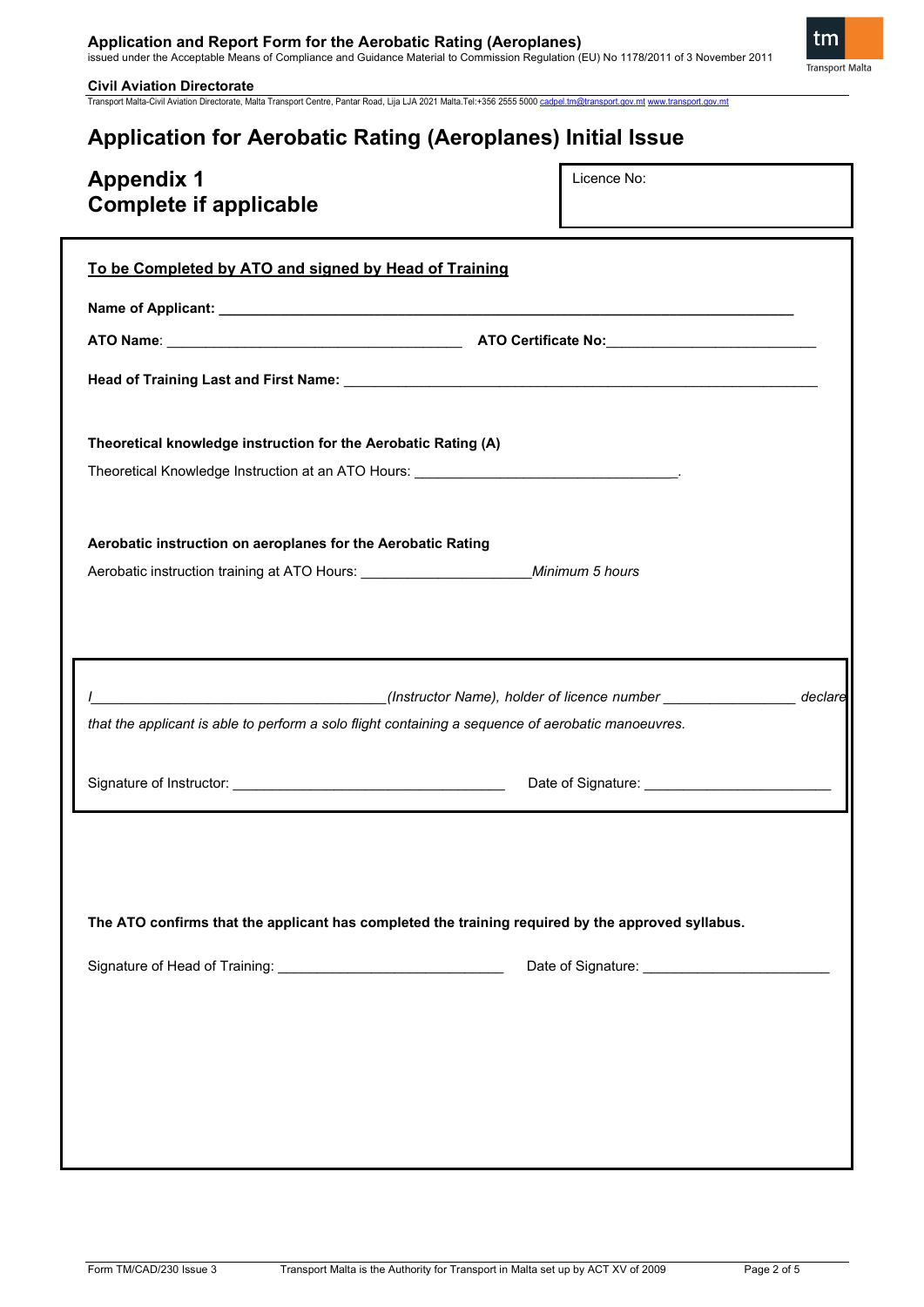# **Application and Report Form for the Aerobatic Rating (Aeroplanes)**<br>issued under the Acceptable Means of Compliance and Guidance Material to Commission Regulation (EU) No 1178/2011 of 3 November 2011

tm **Transport Malta** 

**Civil Aviation Directorate**  Transport Malta-Civil Aviation Directorate, Malta Transport Centre, Pantar Road, Lija LJA 2021 Malta.Tel:+356 2555 500[0 cadpel.tm@transport.gov.mt](mailto:cadpel.tm@transport.gov.mt) [www.transport.gov.mt](http://www.transport.gov.mt/)

# **Application for Aerobatic Rating – Extension of privileges to Aeroplanes**

| <b>Appendix 2</b><br><b>Complete if applicable</b>                                                                       | Licence No: |  |  |
|--------------------------------------------------------------------------------------------------------------------------|-------------|--|--|
| To be Completed by ATO and signed by Head of Training                                                                    |             |  |  |
|                                                                                                                          |             |  |  |
|                                                                                                                          |             |  |  |
|                                                                                                                          |             |  |  |
|                                                                                                                          |             |  |  |
| Aerobatic instruction for the Aerobatic Rating                                                                           |             |  |  |
| Number of dual training flights covering the full aerobatic rating syllabus in aeroplanes: ___________Minimum 3 flights. |             |  |  |
|                                                                                                                          |             |  |  |
|                                                                                                                          |             |  |  |
|                                                                                                                          |             |  |  |
|                                                                                                                          |             |  |  |
|                                                                                                                          |             |  |  |
|                                                                                                                          |             |  |  |
| declare that the applicant completed a supervised solo flight containing a sequence of aerobatic manoeuvres.             |             |  |  |
|                                                                                                                          |             |  |  |
|                                                                                                                          |             |  |  |
|                                                                                                                          |             |  |  |
|                                                                                                                          |             |  |  |
|                                                                                                                          |             |  |  |
| The ATO confirms that the applicant has completed the training required by the approved syllabus.                        |             |  |  |
|                                                                                                                          |             |  |  |
|                                                                                                                          |             |  |  |
|                                                                                                                          |             |  |  |
|                                                                                                                          |             |  |  |
|                                                                                                                          |             |  |  |
|                                                                                                                          |             |  |  |
|                                                                                                                          |             |  |  |
|                                                                                                                          |             |  |  |
|                                                                                                                          |             |  |  |
|                                                                                                                          |             |  |  |
|                                                                                                                          |             |  |  |
|                                                                                                                          |             |  |  |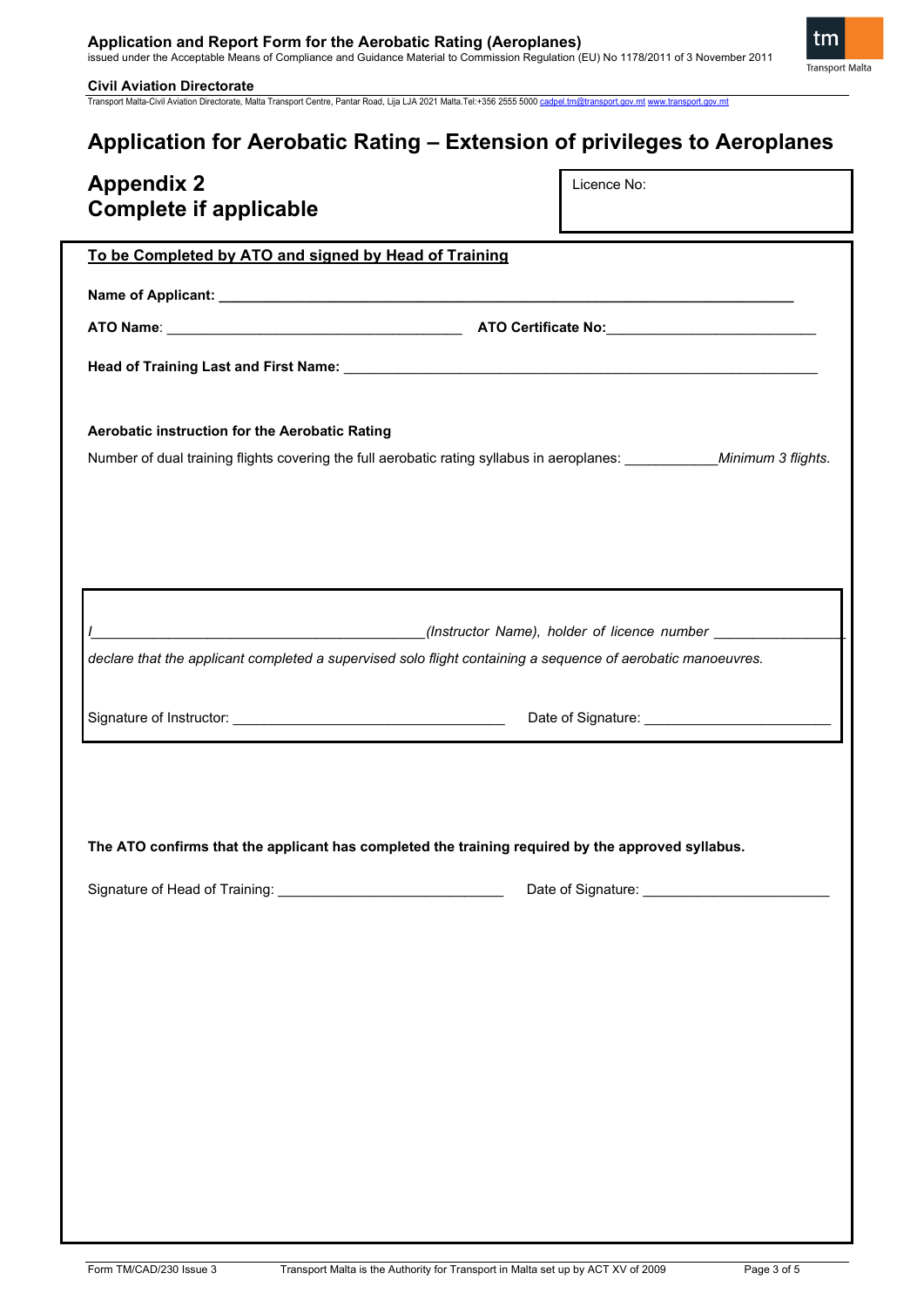# **Application and Report Form for the Aerobatic Rating (Aeroplanes)**

issued under the Acceptable Means of Compliance and Guidance Material to Commission Regulation (EU) No 1178/2011 of 3 November 2011

tm **Transport Malta** 

## **Civil Aviation Directorate**

Transport Malta-Civil Aviation Directorate, Malta Transport Centre, Pantar Road, Lija LJA 2021 Malta.Tel:+356 2555 500[0 cadpel.tm@transport.gov.mt](mailto:cadpel.tm@transport.gov.mt) [www.transport.gov.mt](http://www.transport.gov.mt/)

# **Submission Instructions**

|         | <b>Documents required:</b>                                                                                                                                                                     | <b>Office</b><br><b>Use Only</b>    |
|---------|------------------------------------------------------------------------------------------------------------------------------------------------------------------------------------------------|-------------------------------------|
| $1_{-}$ | A copy of the Malta ID Card (both sides) or Passport [Original has to be presented<br>before licence is collected / Not required if the applicant already holds a Malta Part-<br>FCL licence]. | $^{\textcircled{\footnotesize{1}}}$ |
| 2.      | A copy of the Medical Certificate [Original has to be presented before licence is collected]                                                                                                   | $^{\circledR}$                      |
| 3.      | Log Book – All flight instruction must be signed by the instructor                                                                                                                             | $\circled{3}$                       |
| 4.      | Copy of ATO Approval Certificate if not issued by Transport Malta [if applicable]                                                                                                              | $^{\circledR}$                      |
| 5.      | Copy of Instructor Licence if not issued by Transport Malta [if applicable]                                                                                                                    | $\circledS$                         |
| 6.      | Copy of Language Proficiency Certificate issued by Transport Malta                                                                                                                             | $^{\circledR}$                      |
| 7.      | Course Completion Certificate [if applicable]                                                                                                                                                  | ⑦                                   |

# **It is important to send all the documents to avoid a delay in the issue of the rating.**

**Fee**: The applicable fee in the Malta Air Navigation Order / Scheme of Charges on the Transport Malta website has to be submitted with the application.

Queries: If you need additional information send an email to cadpel.tm@transport.gov.mt

**Attention: Personnel Licensing Section, Transport Malta Civil Aviation Directorate** - giving your contact telephone number.

Send completed form to:

**Transport Malta-Civil Aviation Directorate, Malta Transport Centre, Pantar Road, Lija LJA 2021 Malta.**